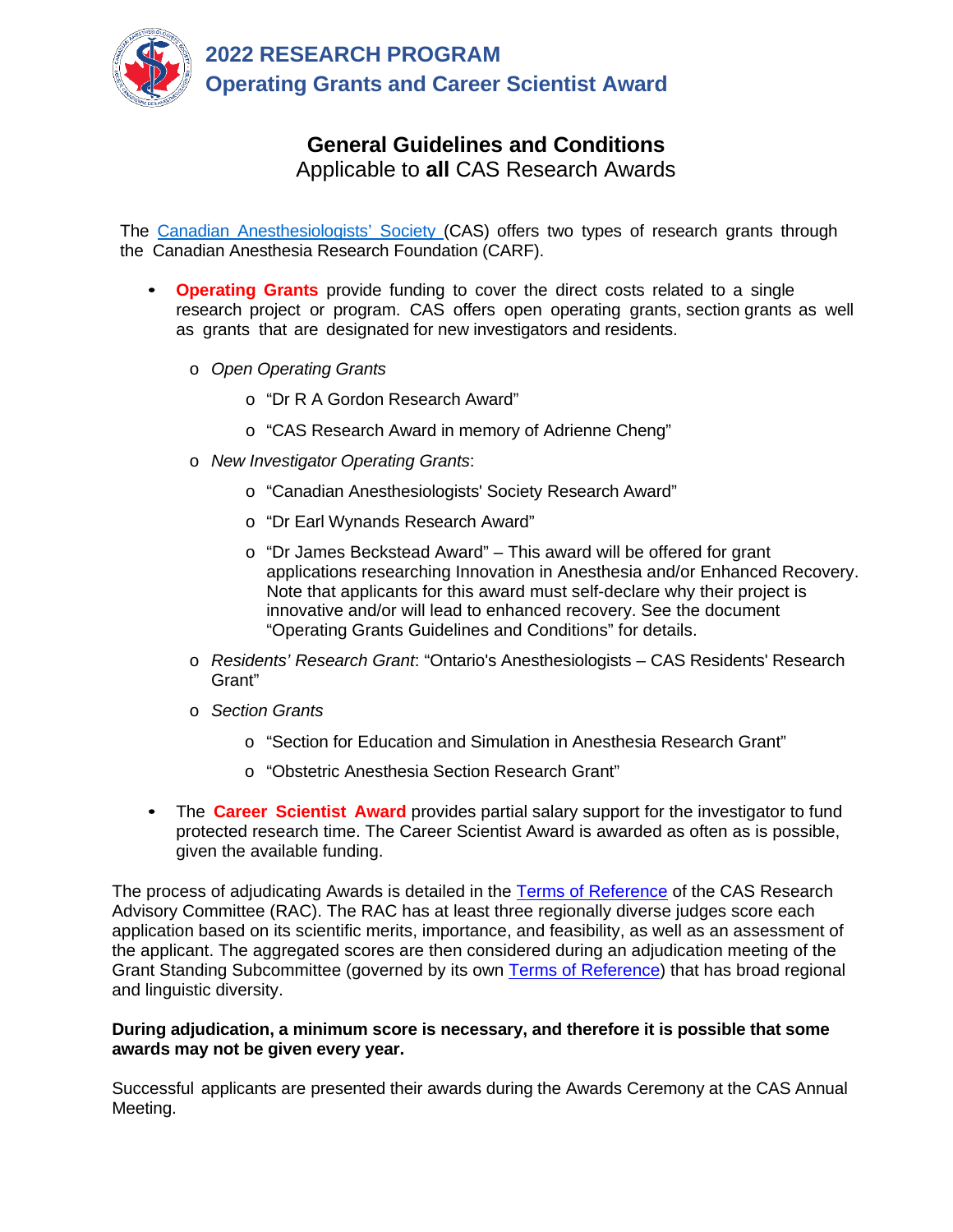# **Terms & Conditions Governing all CAS Research Program Awards**

The following requirements apply to the Research Awards Program.

- 1. Membership
	- a) The applicant must be a CAS member in good standing in the year prior to the award year, at the time of grant application, and must remain a member in good standing during the tenure of the award. To remain a member in good standing, membership dues must arrive at the CAS head office no later than January 17<sup>th</sup> of the award year **and annually**, if applicable, throughout the term of the award. Failure to meet this deadline will result in the application or grant being withdrawn. Although not required, it is also recommended that the co-applicants be CAS members where appropriate.

#### 2. Applicant Status

a) The applicant must hold a primary faculty appointment in a department of anesthesia at a Canadian university medical school; in the case of the "Residents' Research Grant", the applicant's supervisor must hold the appointment.

#### 3. Prior Award Winners

a) A recipient of a previous Operating Grant is ineligible to apply for another Operating Grant for a period of two award cycles.

*For example*, a recipient of a 2015 Operating Grant is ineligible for the 2016 and 2017 award cycles, and a recipient of a 2016 Operating Grant is ineligible for the 2017 and 2018 award cycles. A recipient of a Residents' Award is ineligible to apply for another Residents' Award for the following two years but remains eligible to apply for other non- resident Operating Grants. A recipient of a Career Scientist Award is ineligible to apply for another Career Scientist Award but remains eligible to apply for Operating Grants.

|       |                         | Eligibility <2 years from past award |                  |                         |            |
|-------|-------------------------|--------------------------------------|------------------|-------------------------|------------|
|       |                         | <b>Career Scientist</b>              | Residents' award | <b>New investigator</b> | Open award |
| Past  | <b>Career Scientist</b> | NO                                   | YES              | YES                     | YES.       |
| award | Residents' award        | YES                                  | NΟ               | YES                     | YES        |
|       | New investigator        | YES                                  | NΟ               | NΟ                      | NΟ         |
|       | Open award              | YES                                  | NΟ               | ΝC                      | NΟ         |

# 4. Topic of Research

a) The research project or program for which funding is requested must be clearly relevant to the field of anesthesia, perioperative medicine, and/or pain management. If ambiguous, adjudication of this requirement will occur by majority vote of the RAC.

#### 5. Location

a) The research must be carried out in Canada.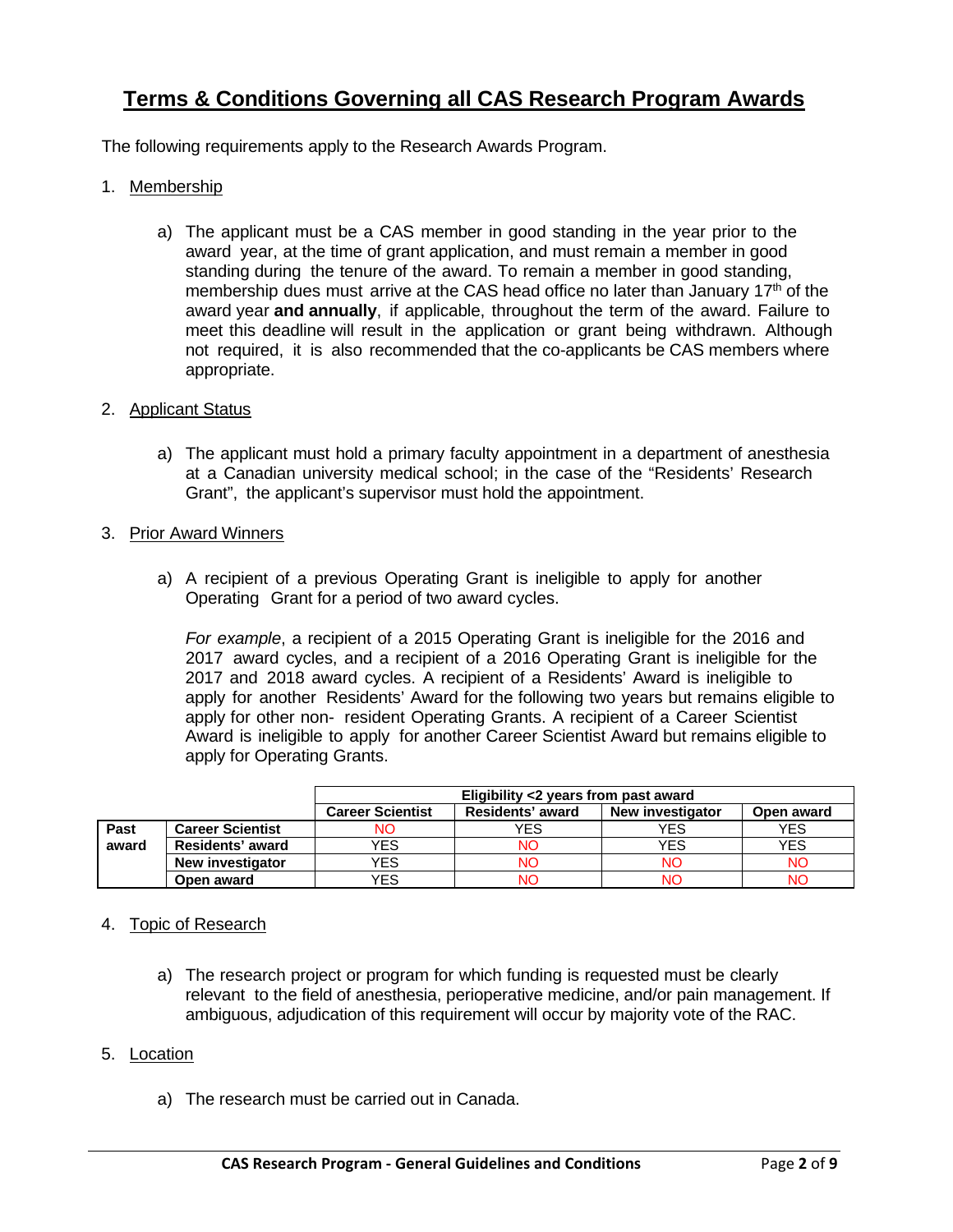## 6. Ethics and REB documentation

- a) Research involving recruitment of human participants and the use and care of animals must meet national ethical standards including the ethics policy [initiatives](https://cihr-irsc.gc.ca/e/29338.html) of the Canadian Institutes of Health Research.
- b) Research involving recruitment of human participants must conform to current guidelines, such as the [Tri-Council](https://ethics.gc.ca/eng/policy-politique_tcps2-eptc2_2018.html) Policy Statement on Ethical Conduct for [Research](https://ethics.gc.ca/eng/policy-politique_tcps2-eptc2_2018.html) Involving Humans and the CAS Guidelines on the Ethics of Clinical Research in Anesthesia, available on the CAS website. Assurance must be given that any human experimentation will be acceptable to the institution on ethical grounds.
- c) Research involving the use and care of animals must be in accordance with the [Canadian](https://www.ccac.ca/) Council on Animal Care guidelines.
- d) Assurance must be given that the proposed research will not be undertaken until it has been accepted as meeting requirements regarding biological and chemical hazards such as outlined in the Medical Research Council of Canada "Guidelines for Handling of Recombinant DNA Molecules and Animal Viruses and Cells". The institution must notify the Canadian Anesthesiologists' Society if such approval is not forthcoming.
- e) A document indicating that institutional review has been initiated for animal and/or human experimentation, where applicable, must be submitted by **January 17th of the award year**. **Applications that fail to fulfill these requirements will not be considered.**
- **f) Proof that the institutional ethics approval has been granted must be received by CAS before funds are released to the institution.**

# 7. Award Term

- a) The term of an Operating Grant will be two years (July 1 to June 30 of the second year), **and it is not renewable**. It is up to the Principal Investigator (applicant) to ensure funds are spent by this date.
- b) If the approval of your REB submission is delayed, please contact CAS as soon as possible. A Formal extension of the term of your award may be approved upon review.
- c) If your project is delayed, a progress report is still required. This will be reviewed by the RAC Chair, and possibly the full RAC, to decide on an extension or cancellation of the award. Please submit your report on schedule to CAS, along with:
	- i. A description of any changes made to the project or budget;
	- ii. The reasons for the delay;
	- iii. The expected completion or continuation date, a projected figure for the unexpected balance at the termination date and any other relevant material.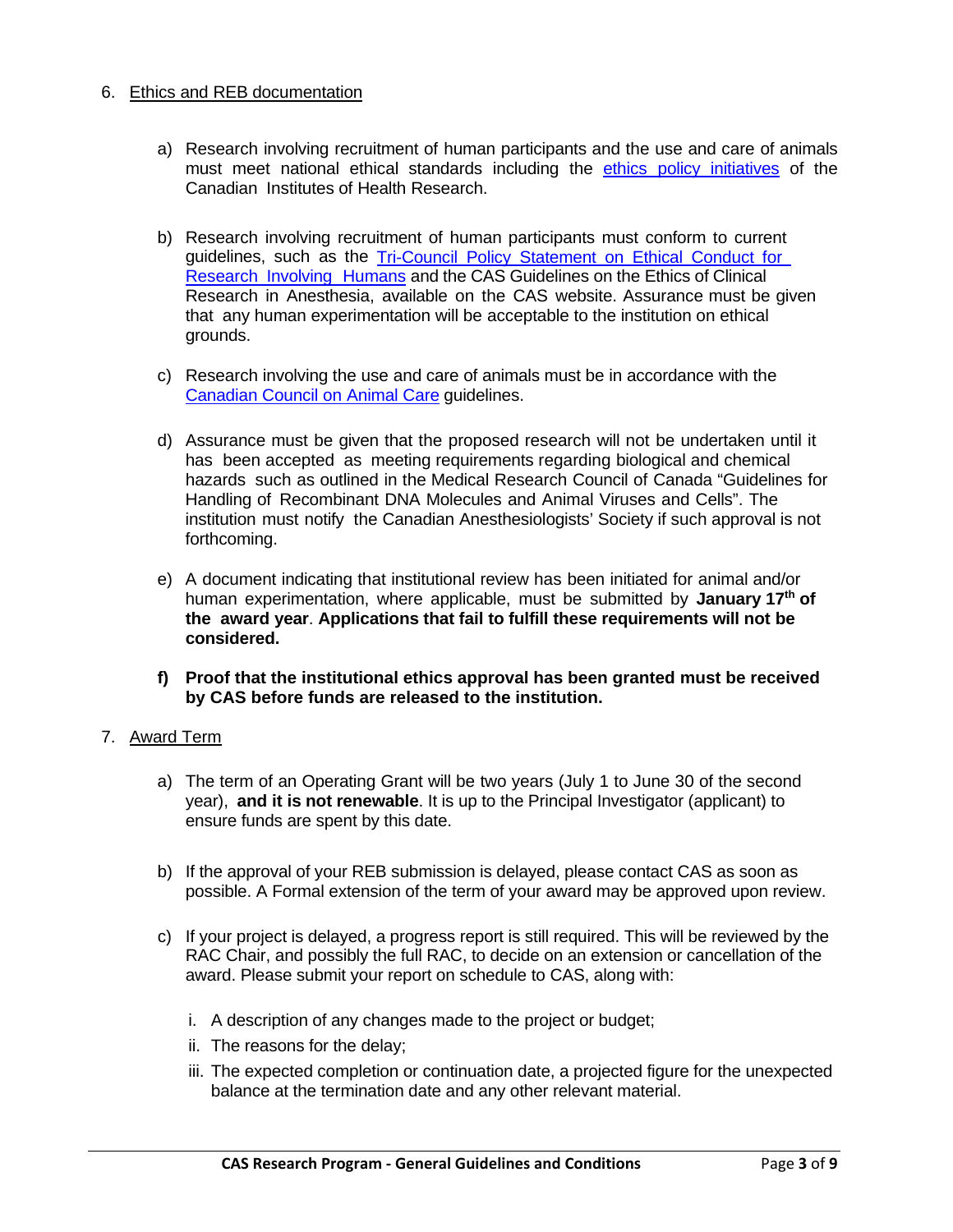- d) Grants must be claimed within 12 months of the beginning of the term. A grant not claimed within the first year may be revoked.
- 8. Offer and Acceptance of Award
	- a) Terms of awards and "condition of approval"
		- i. Awards are made only upon the approval of CAS. All awardees and the Host Institution must formally accept an award and all awards are at all times conditional upon and subject to availability of funds to CAS and the Canadian Anesthesia Research Foundation (CARF).
		- ii. In addition, CAS and CARF reserve the right to terminate or change any award at any time.
	- b) Notification of Award
		- i. Successful applicants will receive an official "Notification of Award" which sets forth the duration of the award and the amount approved. The financial office and/or the research office of the host institution will be informed of the details of the award at the same time.
		- ii. A revised Notification of Award will only be sent if there is a change in the amount or terms of the grant.
	- c) Notice of Acceptance
		- i. Within two weeks of being notified, all successful applicants are required to provide:
			- 1. A signed, completed acceptance form.
			- 2. A recent high-resolution personal photograph. By submitting the photograph, you consent that CAS and CARF use it for purposes associated with the CAS Research Program, including CAS/CARF promotional material.
	- d) Financial Details:
		- i. In accepting a research award, the recipient acknowledges and agrees that the award constitutes the maximum payable.
		- ii. You must provide the CAS office with the name, contact information and email address of the institutional contact to whom the funding will be released.
		- iii. Administration and payment of funds: Funds for all awards must be administered through the financial or research officer of the host institution, unless explicitly approved in writing by CAS.
			- 1. Payment of accounts for the purposes specified in the award is made by the financial officer of the Host Institution.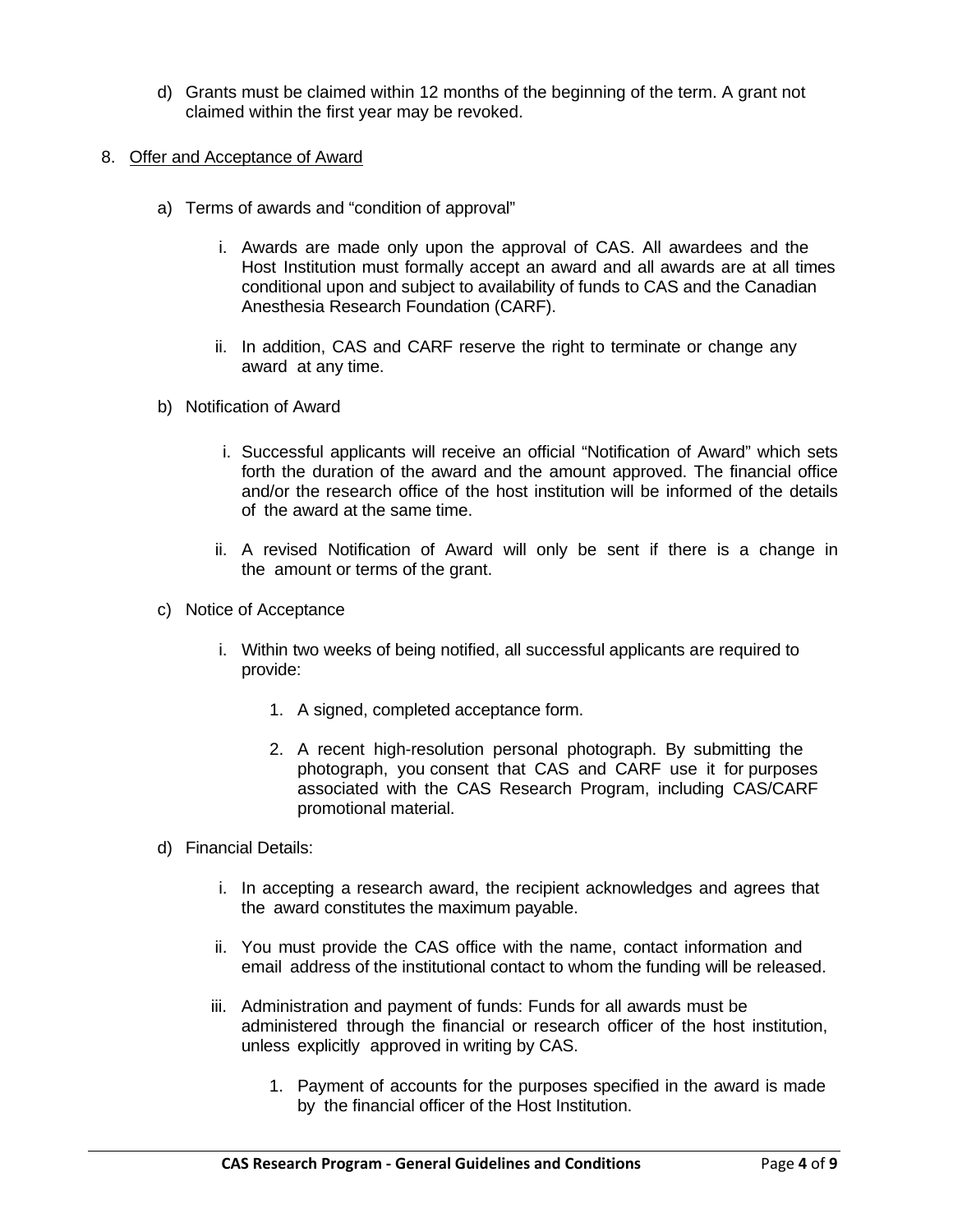- 2. Any expenditures in excess of the award will not be assumed by CAS nor reimbursed by it to the host institution.
- 3. Expenditures are intended to reasonably match the purposes set forth in the proposed budget and any significant alternative use of funds requires prior approval of CAS.
- 4. Expenditures incurred after the termination date will not be accepted. The Host Institution is expected to return any unexpended balances at the termination date, including early termination.
- iv. Funds are released, regardless of value, in two equal instalments to the institutional contact you provide CAS.
- v. Funds are released after all required documentation is received and approved by CAS. Start dates are, therefore, varied.
- vi. The second instalment of funds is released only after the approval of the required Reporting document(s) – see below for details on required reporting obligations.
- vii. CAS reserves the right to audit the Awards statement of accounts.

# 9. Reporting Obligations

- a) A Progress report and a Final report are due to CAS. The Progress Report is reviewed and approved **prior to** the second instalment of any funds being released by CAS.
	- i. A Progress Report is due by March 1 of the first award year.
	- ii. A Grant Final Report is due by March 1 of the second award year (including cancellation of the award). This is the grant closing report.

It is expected that all CAS funds will have been spent within the two-year term of the award. A detailed plan for any unused funds must be submitted with the grant final report and will be reviewed by the Grant Standing Subcommittee. The Subcommittee reserves the right to ask that funds not used within the two-year term of the award be returned.

- iii. The CAS Research Advisory Committee will solicit a report following the closure of the award documenting its outcomes, including abstract presentations, publications, leveraged funding, and trainee engagement.
- iv. At grant end, investigators are encouraged to publish their results in *Anesthesia News*, the Canadian Anesthesiologists' Society newsletter. **They are also strongly encouraged to publish their study's results in the**  *Canadian Journal of Anesthesia***.**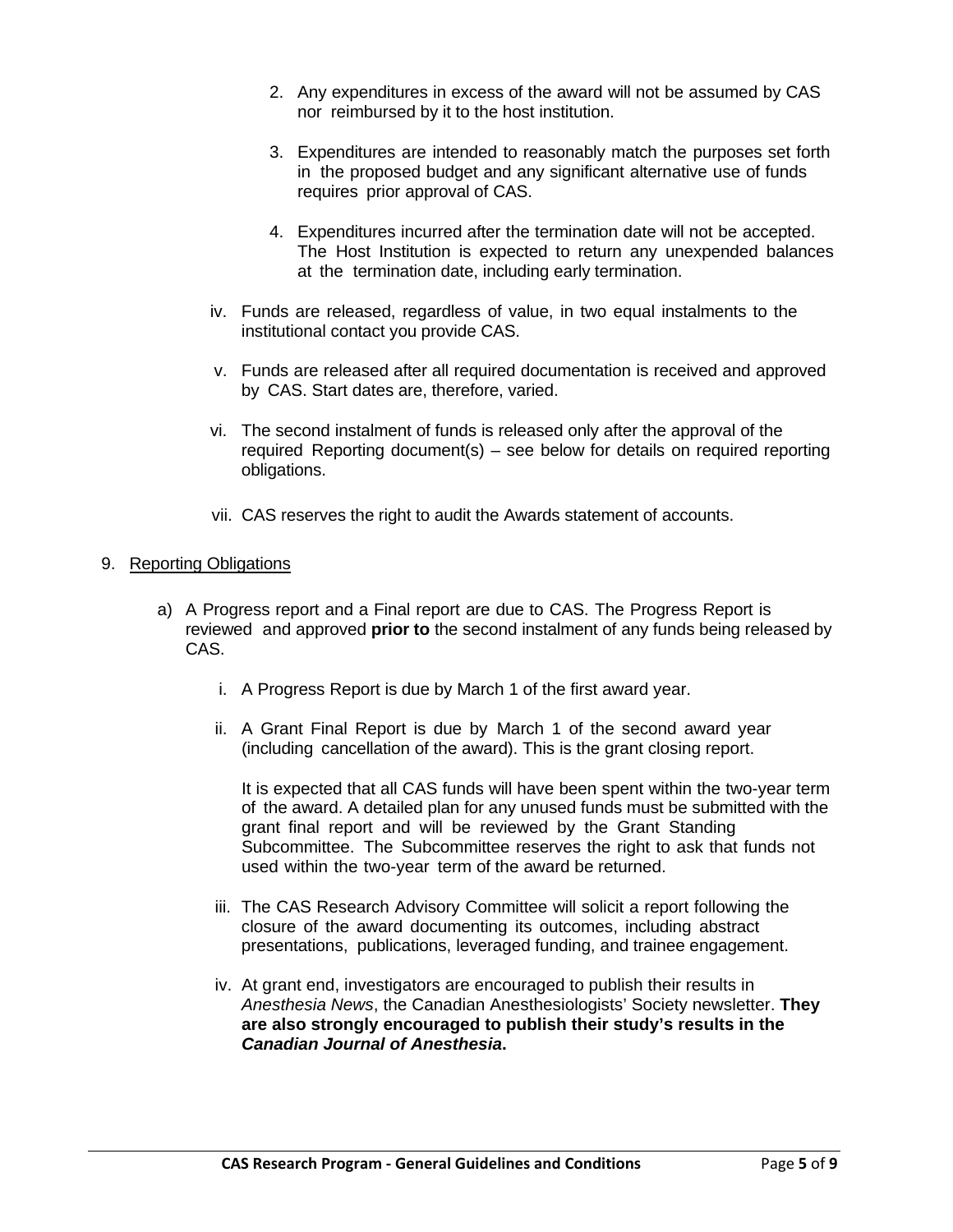- b) Financial statements may be requested from the institution at which the funding is held. Should a recipient of a CAS award receive funding from another source for the same research project, the proportion of funds the recipient receives in excess of the total amount applied for must be returned to CARF.
- c) Change in status of awardee
	- i. Should an awardee be unable to continue the research program for which they received support, the awardee must immediately notify CAS so that appropriate action can be taken. All awards are conditional upon the continual involvement of named (Co-)Principal Investigators and/or co-applicants. The named Principal Investigator(s) is required to notify CAS if any role changes significantly.
	- ii. If unable, for any reason, to complete the project for which the award was given, the awardee recognizes that, following the term of the award, any uncommitted balance must revert to CARF.

# 10. Public Acknowledgement of Funding

- **a) All published manuscripts resulting from the CARF funding must include acknowledgement of this program. Failure to do so will result in disqualification of applications in future years; failure to acknowledge CARF funding of prior awards will result in disqualification of this application.**
- **b) The following funding acknowledgement must appear on all published manuscripts and abstracts resulting from the CARF funding:**

**"This research was supported by the Canadian Anesthesia Research Foundation."**

c) For public presentations, a high-quality CARF logo can be downloaded from the CARF [website.](https://carf-cas.ca/)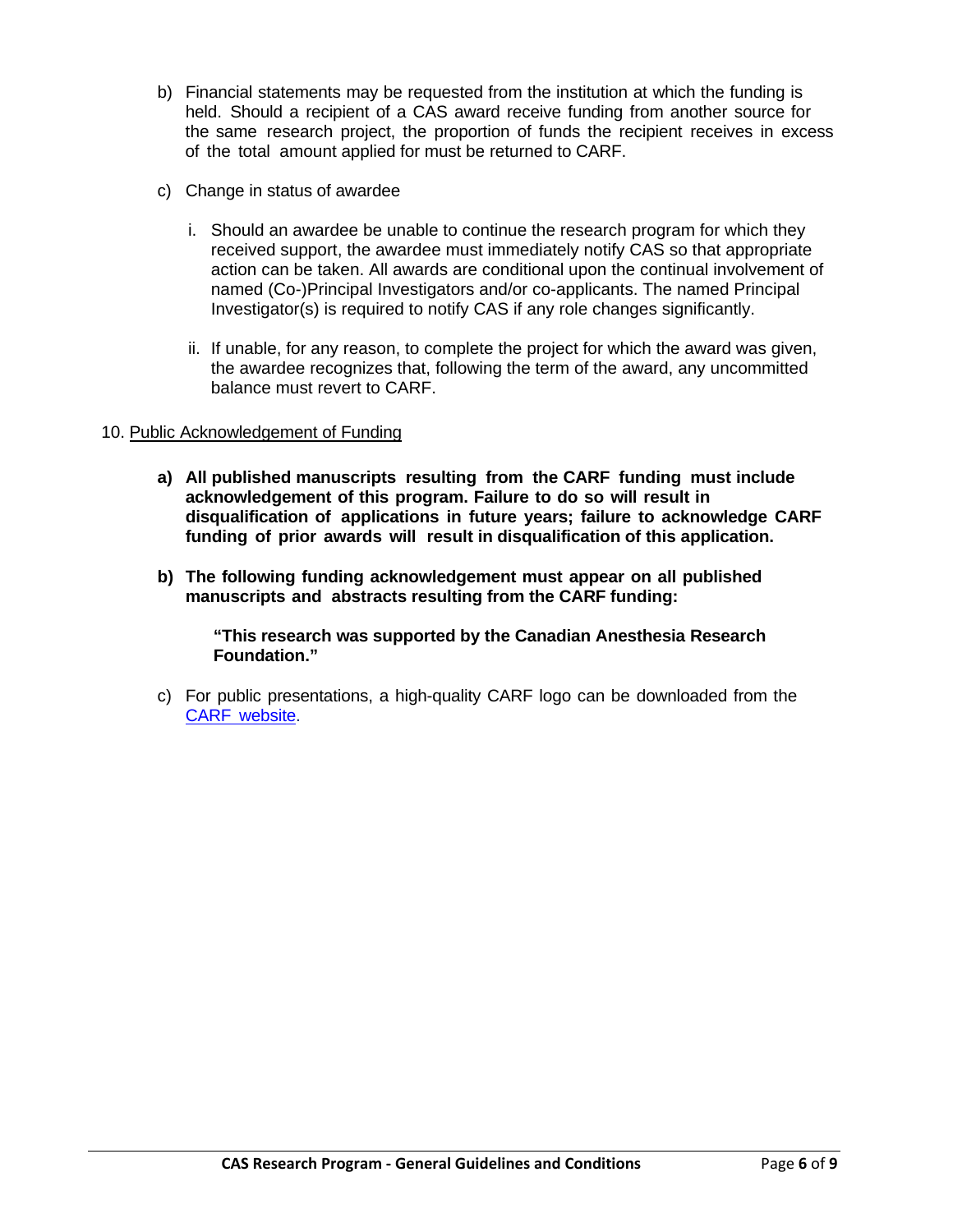# **Guidelines and Conditions for Online Submission**

# 1. Deadline:

- a) The completed application must be submitted online no later than 23:59 hours Eastern Time on the deadline - **December 22, 2021**. It is the applicant's responsibility to ensure that all sections of the application form are completed and are submitted by the deadline. [Email us](mailto:research@cas.ca) or phone (416) 480-0602 if you have any questions or concerns well in advance of the deadline.
- b) The applicant may make changes to the application(s) at any time before the deadline date and prior to submitting the final application(s). Submitting the application via the "Submit" button on the final page of the application process confirms that no further changes can be made. Applicants should make sure that all information is complete and accurate prior to pressing this button. No changes will be allowed after this option has been selected or after the deadline for submission unless they are requested by the Research program.

#### 2. Primary Applicants & Co-Authors

- a) Only the primary applicant creates an online applicant user profile.
- b) CAS will e-mail the applicant (at the address indicated on the application) confirming receipt of the online submission.
- c) The primary applicant will be contacted via email whenever any action is required by CAS. Please mark [research@cas.ca](mailto:research@cas.ca) as a safe email address in your mail settings.
- d) If a co-applicant or other interested party needs a print copy of the application materials, the primary applicant may sign in and download a copy.
- 3. Multiple Applications
	- a) Only one operating grant application can be submitted for the same project; the applicant named as the Principal Investigator on the application should be the same Principal Investigator on the institutional approval and/or other study registry documents.
	- b) To apply for more than one award, the primary applicant must use the same account for each application.
	- **c) Individuals seeking both an Operating Grant and a Career Scientist Award must complete separate applications.**
- 4. Application Rules
	- a) Guidelines: **Please carefully [read and follow](https://www.cas.ca/English/Guidelines-and-Conditions) all published guidelines**.
		- i. These General Guidelines and Conditions are applicable to every award. The relevant specific guidelines (i.e., the Operating Grants, Residents', or Career Scientist Guidelines) must also be followed and may supersede the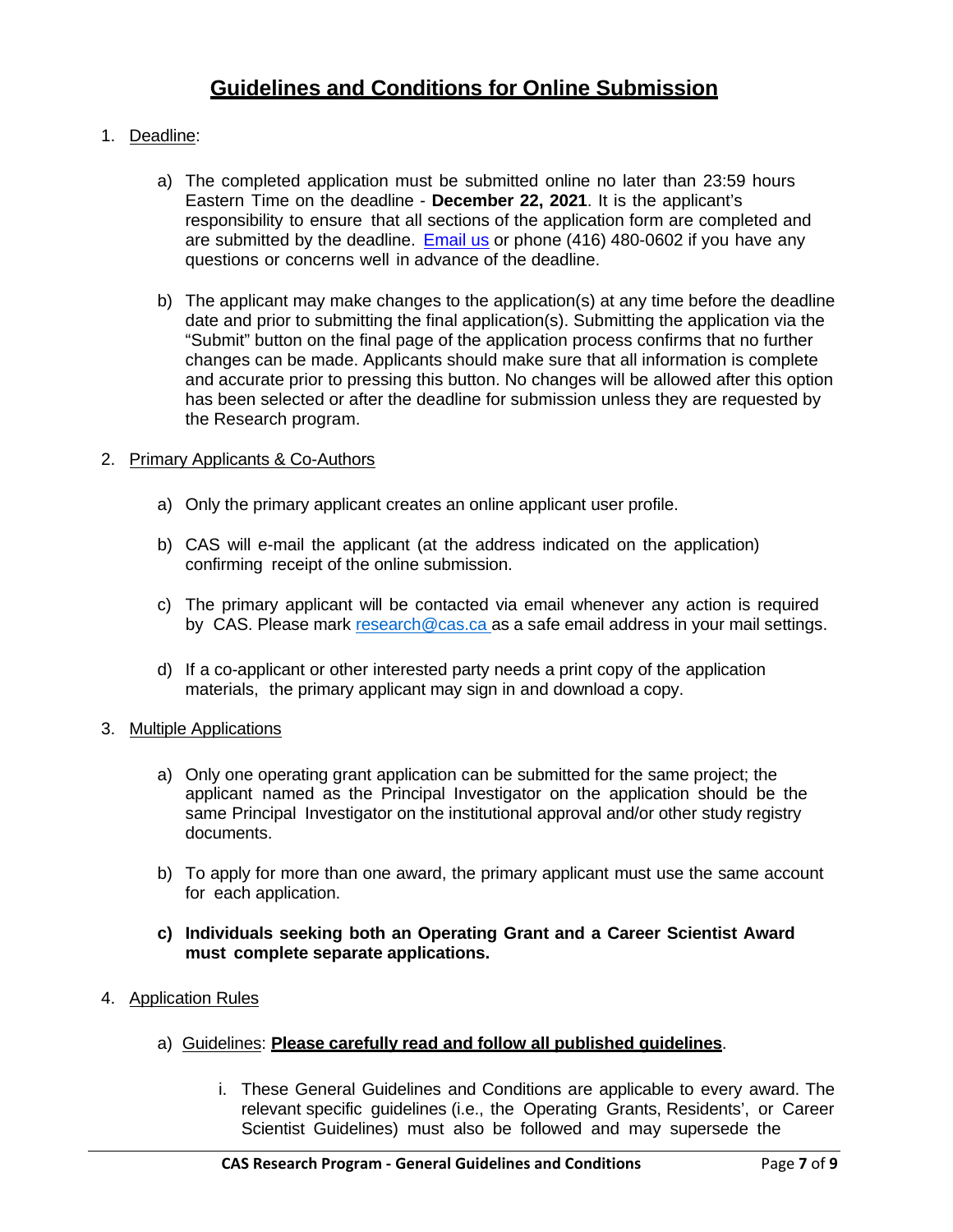General Guidelines where they explicitly state a difference. If you are in doubt, contact CAS for clarification.

- ii. Please refer to the Guidelines for individual awards for details specific to that award.
- b) Style
	- i. Uploaded text documents should be single-spaced using 12-point size (unless otherwise stated). Condensed spacing or font is not acceptable.
	- ii. Ensure that images and signature pages are clear and correctly oriented.
- c) Maximum Lengths: Sections of the application have a maximum space allotment. Additional information exceeding the maximum allowance will be removed from the final submission. Protocol longer than requested lengths will not be adjudicated.
- d) Publications & Extra Pages: No extra pages will be allowed unless otherwise stated. No appended publications are acceptable.
- e) CCV: Applicants (Principal Investigators) are expected to submit a Canadian Institutes of Health Research (CIHR) Common CV by the application deadline. No other format will be accepted. The same type of CV is required for supervisors of residents applying for the Residents' Research Grant.
	- i. Append one 5-year CCV only to the application.
	- ii. Use the *draft version* of the CIHR CCV as the CV. Please review the CAS CCV document that is provided for full details. For more information on the Common CV, please refer to the<https://ccv-cvc.ca/> website.

#### **For all other team members, the applicant is required to submit a description of their skills and role in the project using the provided template. Co-applicants do NOT require a CCV.**

- f) Required Documents:
	- i. Please review the appendix of required documents.

#### **Applications that fail to fulfill the above requirements will not be considered.**

In the event that there is a discrepancy between this document and the Guidelines and Conditions for another CAS Research Grant/Award, this document will apply.

## **Research Program Canadian Anesthesiologists' Society** 455 Danforth Avenue, Unit 469 Toronto ON M4K 1P1 Tel: 416-480-0602 Fax: 416-480-0320 Email: [research@cas.ca](mailto:research@cas.ca)